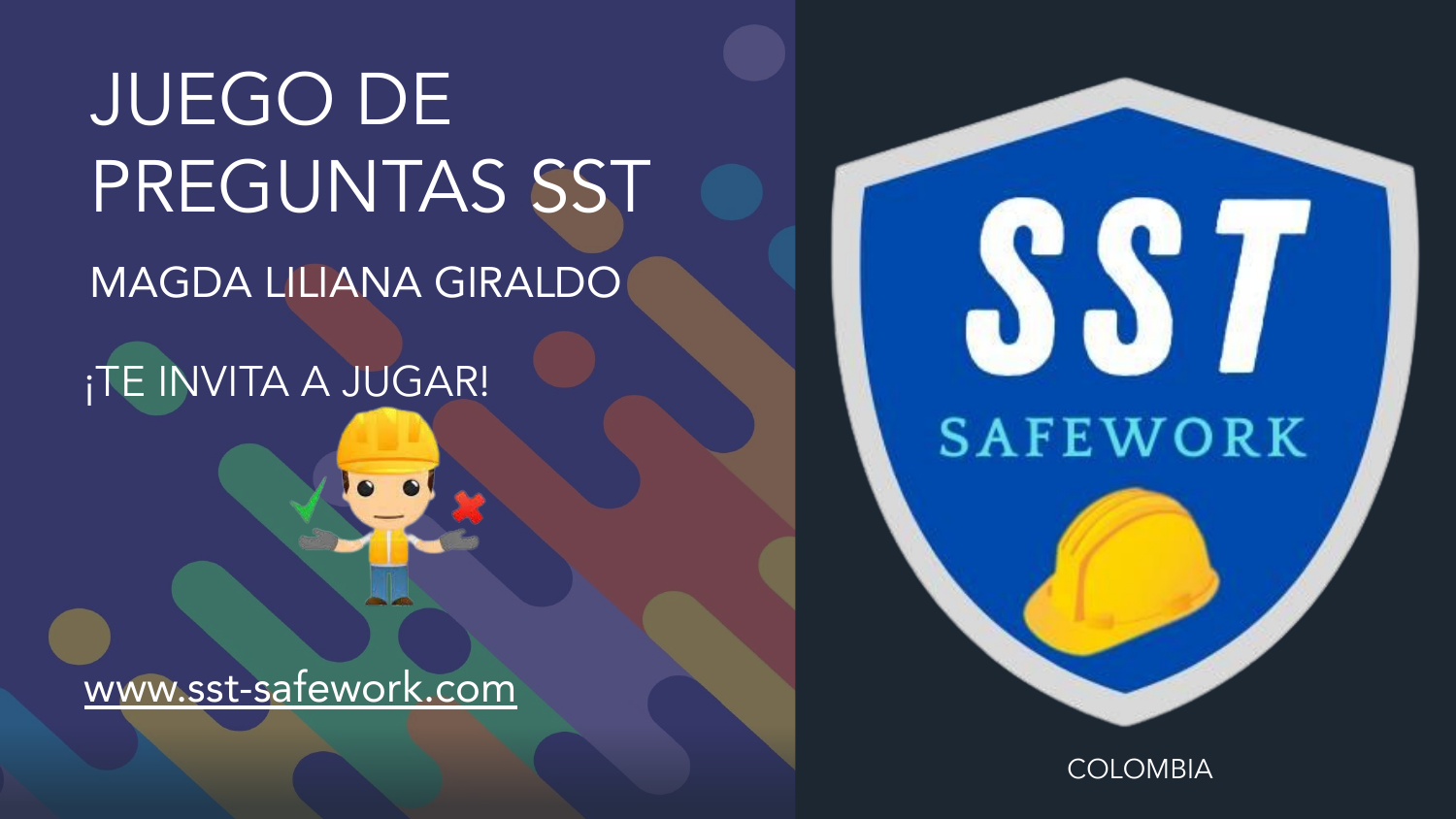# <span id="page-1-0"></span>SELECCIONA UN SOLO NUMERO

[www.sst-safework.com](https://sst-safework.com/)

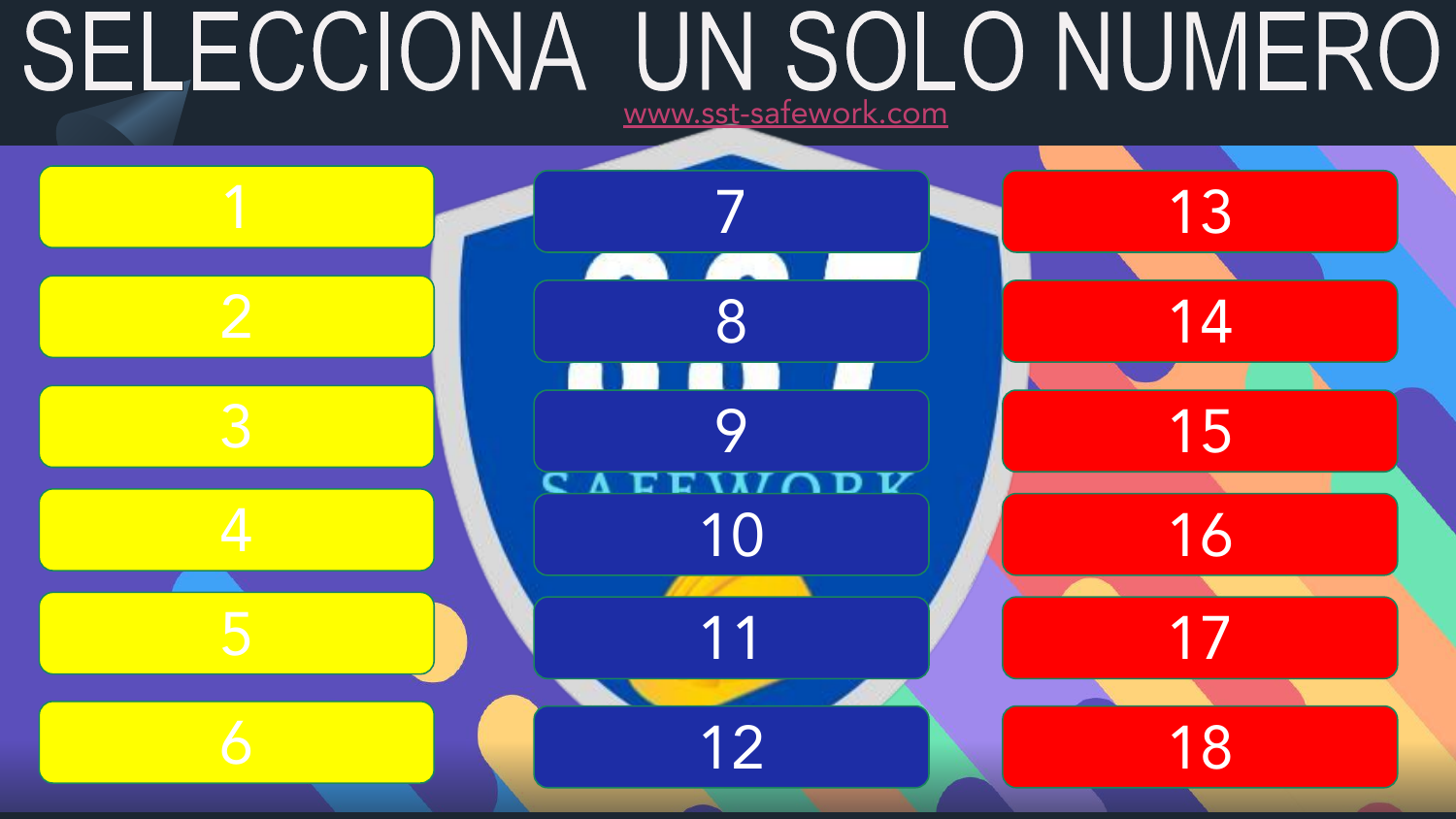<span id="page-2-0"></span>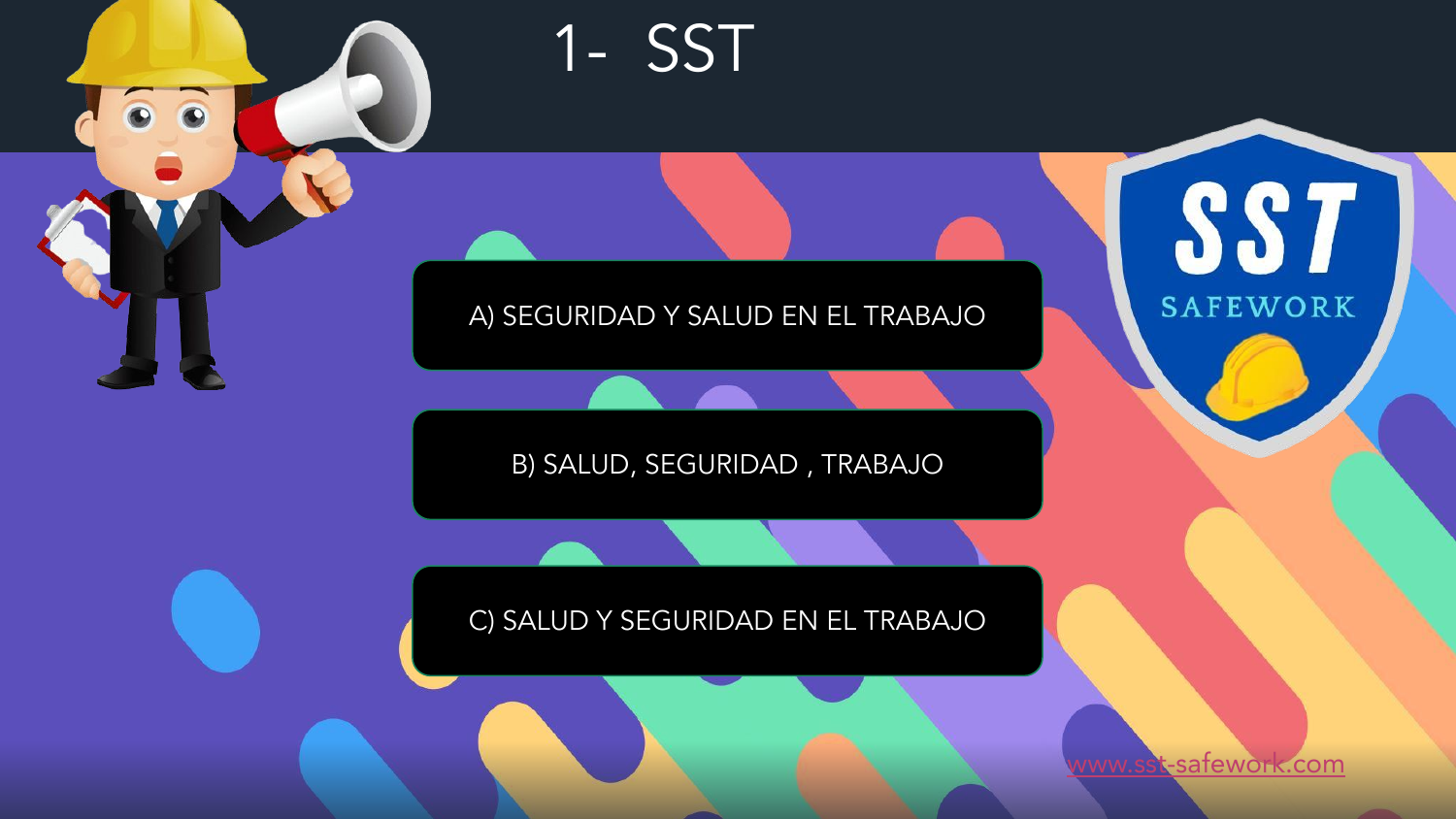<span id="page-3-0"></span>

#### C) LEGISLACION COLOMBIANA

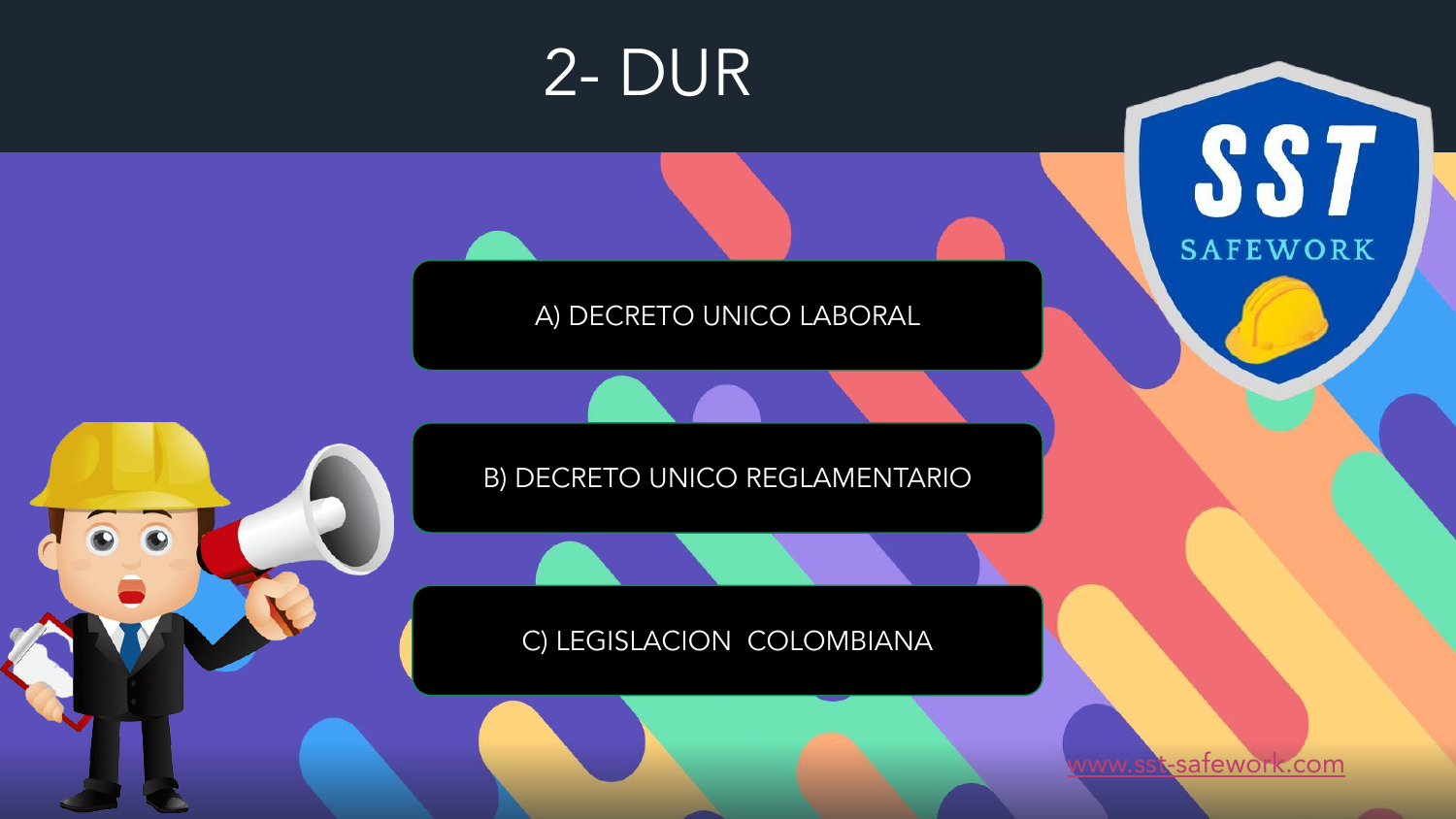### <span id="page-4-0"></span>3- FRL FÍSICOS



A) BIOLOGICOS, QUIMICOS Y MECANICOS

B) PUBLICOS, BIOMECÁNICOS Y ALTURAS

#### C) RUIDO, ILUMINACIÓN Y RADIACIONES



SS<sub>7</sub> **SAFEWORK**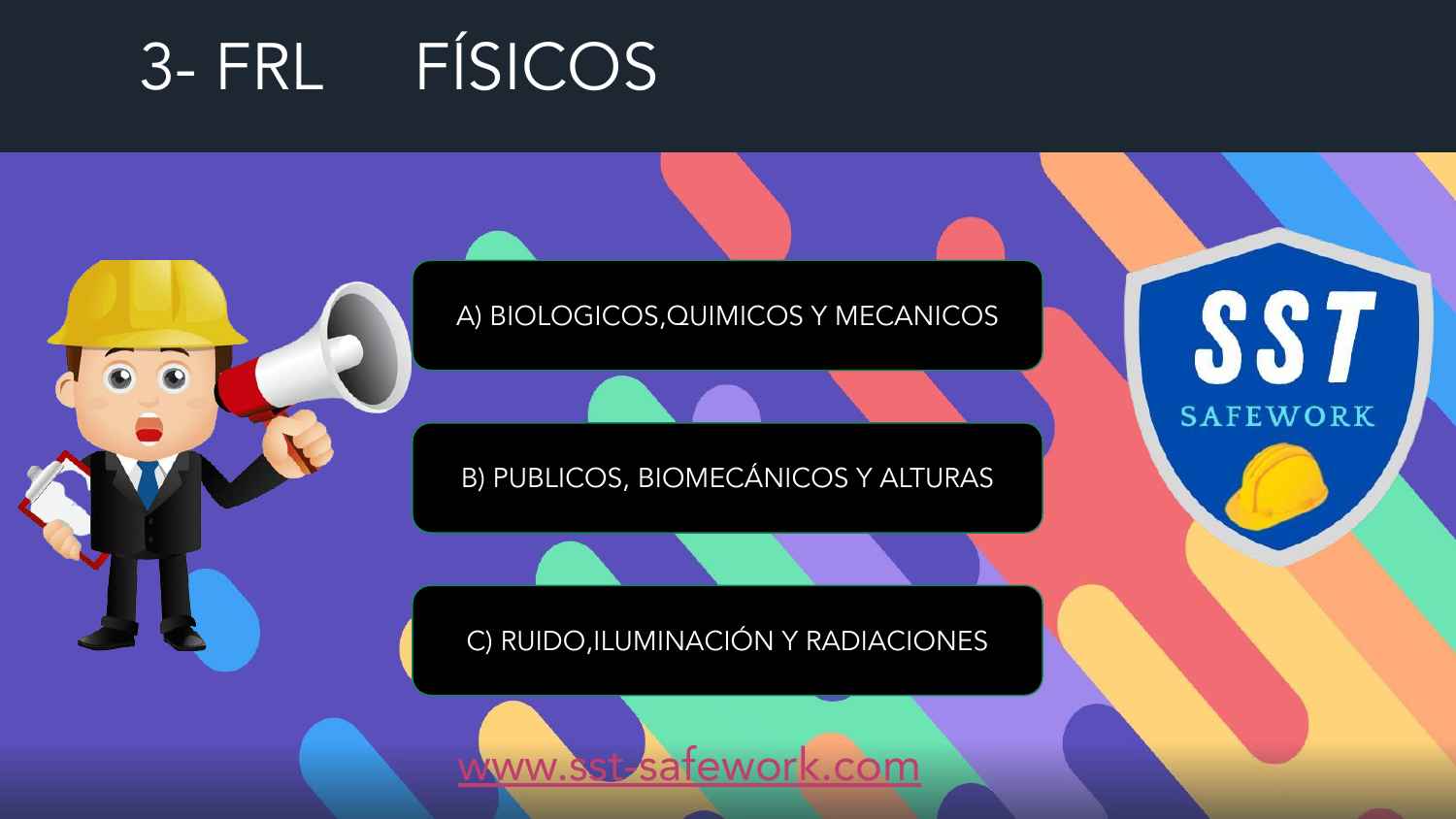### <span id="page-5-0"></span>4- FRL POR CONDICIONES DE SEGURIDAD

A) QUÍMICOS, ELÉCTRICOS Y BIOMECANICOS

B) ELÉCTRICOS, VIBRACIONES Y PRESIONES **ATMOSFÉRICAS** 

#### C) TRÁNSITO, PÚBLICOS Y ELÉCTRICOS

satework.com

887

**SAFEWORK**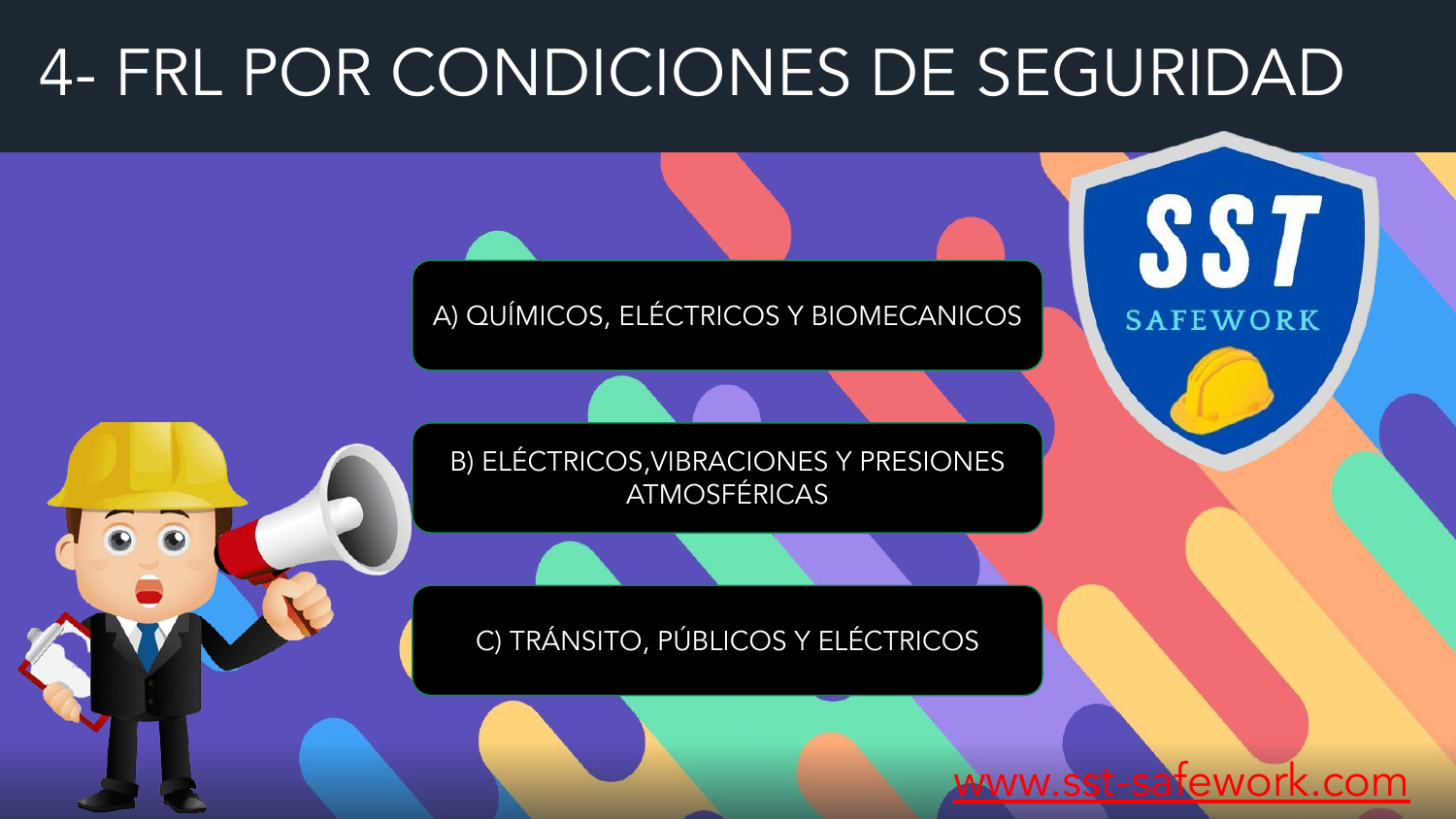# 5- FENÓMENOS NATURALES

SS<sub>7</sub>

**SAFEWORK** 

BIOLÓGICO, GRANIZADAS Y PRESIÓN  $\mathsf{A}$ ATMOSFÉRICA

<span id="page-6-0"></span> $\overline{\bullet}$ 

B) DESLIZAMIENTO, ALTURAS Y CONFINADOS

C) TERREMOTOS, TSUNAMIS Y TORMENTAS

www.sst-safework.com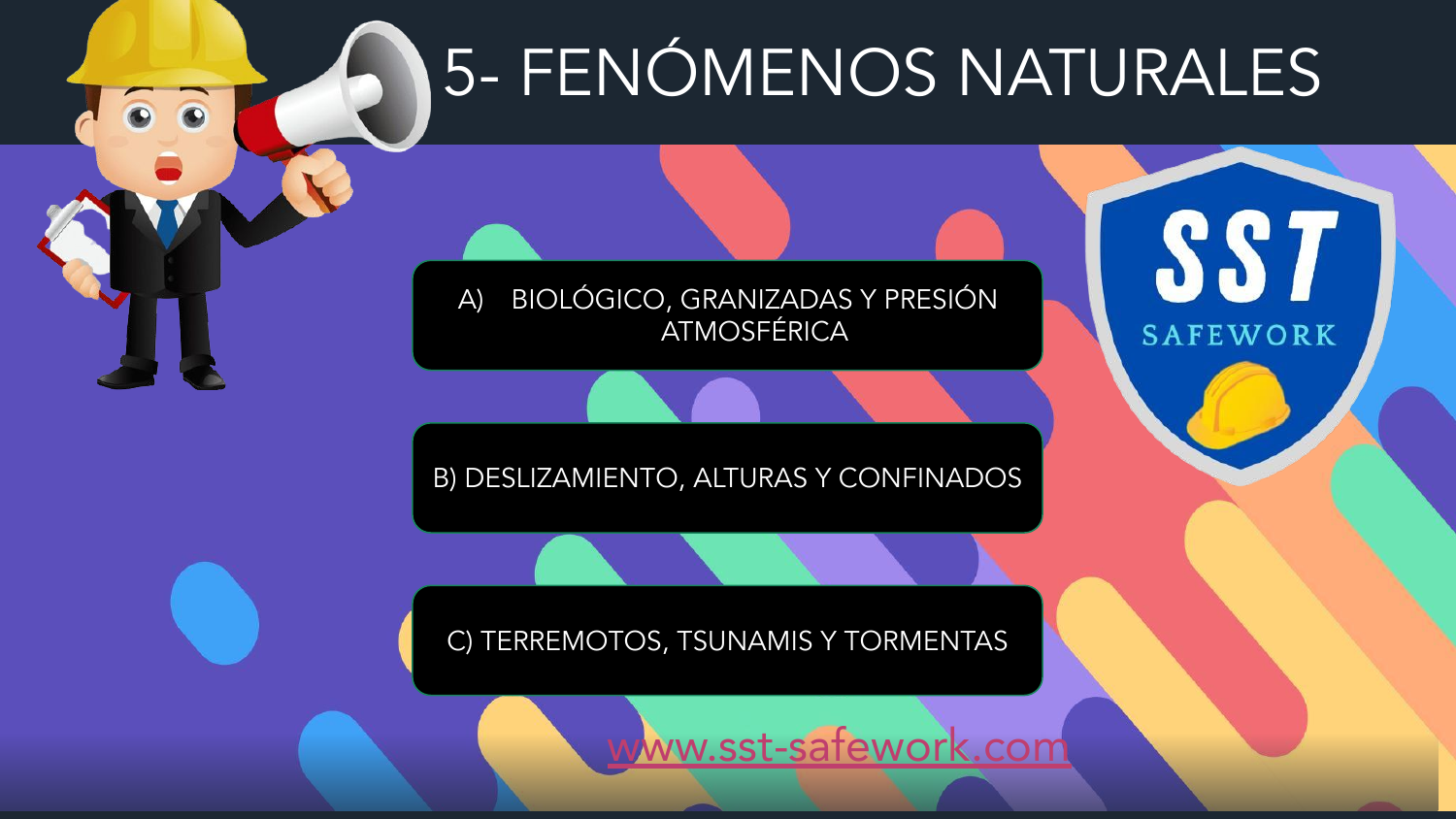### <span id="page-7-0"></span>6- FRL CONDICIONES DE SEGURIDAD

A) ESPACIO CONFINADO, ALTURAS Y **MECÁNICO** 

SS<sub>7</sub>

**SAFEWORK** 

B) PSICOSOCIAL, IONIZANTES Y PÚBLICOS

C) LOCATIVO, TECNOLÓGICO Y QUÍMICOS

st-safework.com **WWW.SS**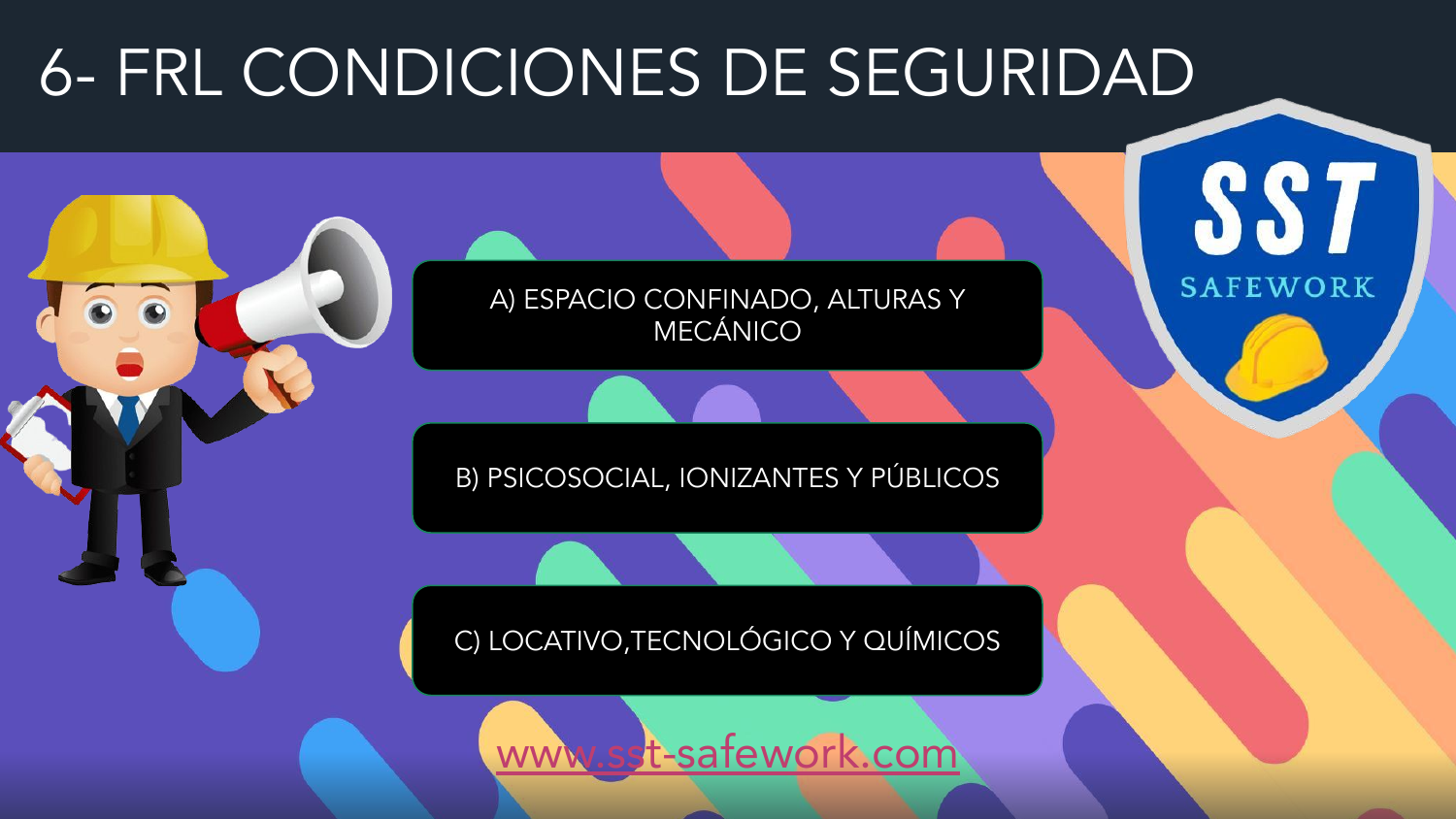### <span id="page-8-0"></span>7- LAS RICKETTSIAS SON:



**SST** 

**SAFEWORK** 

**B) BIOLÓGICO POR HONGOS** 

C) BIOLÓGICO POR VIRUS

sst-safework.com WWW.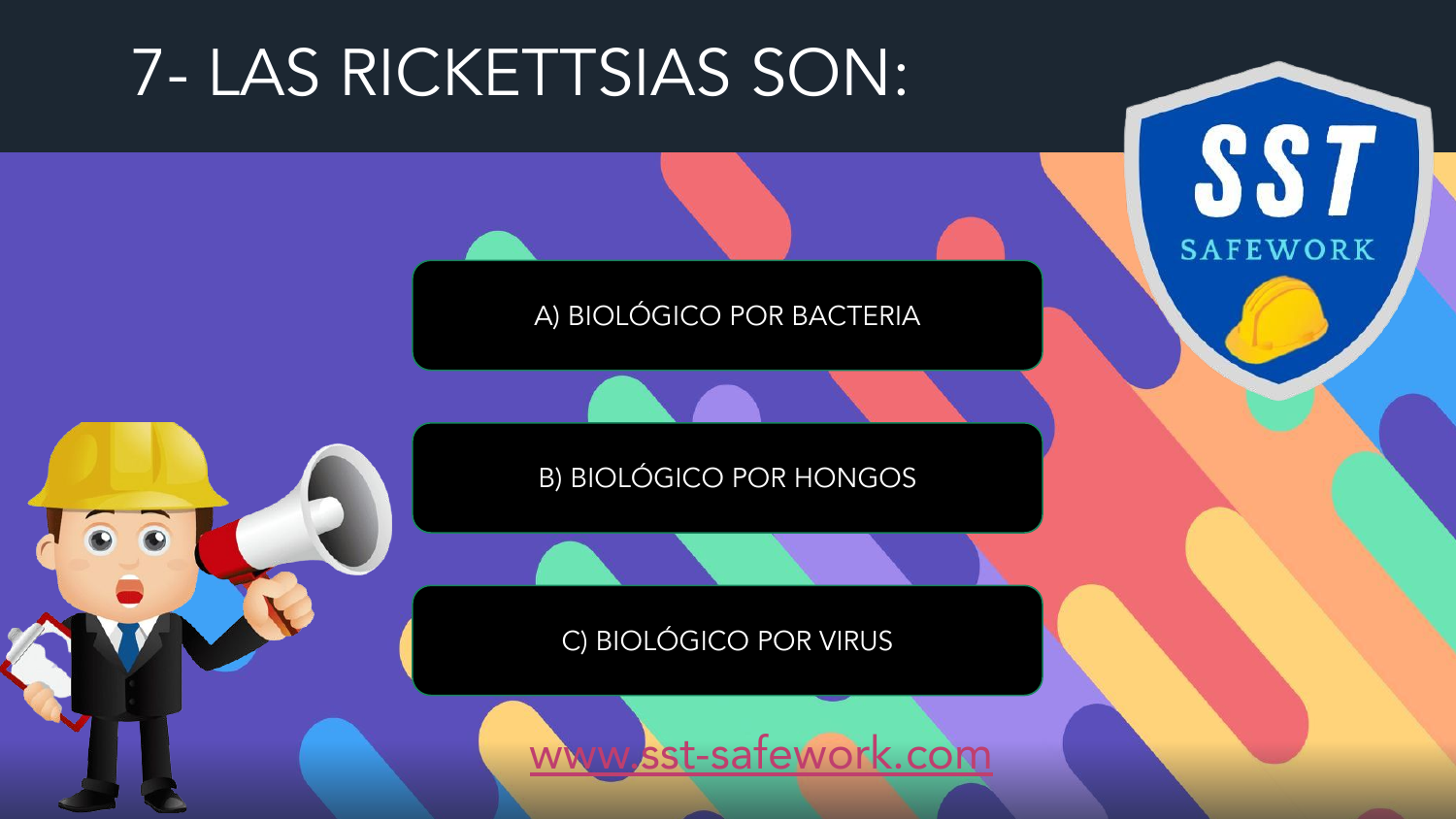# <span id="page-9-0"></span>8- LLUVIAS, GRANIZADAS Y HELADAS SON: SS<sub>7</sub> A) FENÓMENOS NATURALES POR **SAFEWORK PRECIPITACIONES** B) FENÓMENOS NATURALES POR DERRUMBES C) FENÓMENOS NATURALES POR **TERREMOTOS** st-safework.com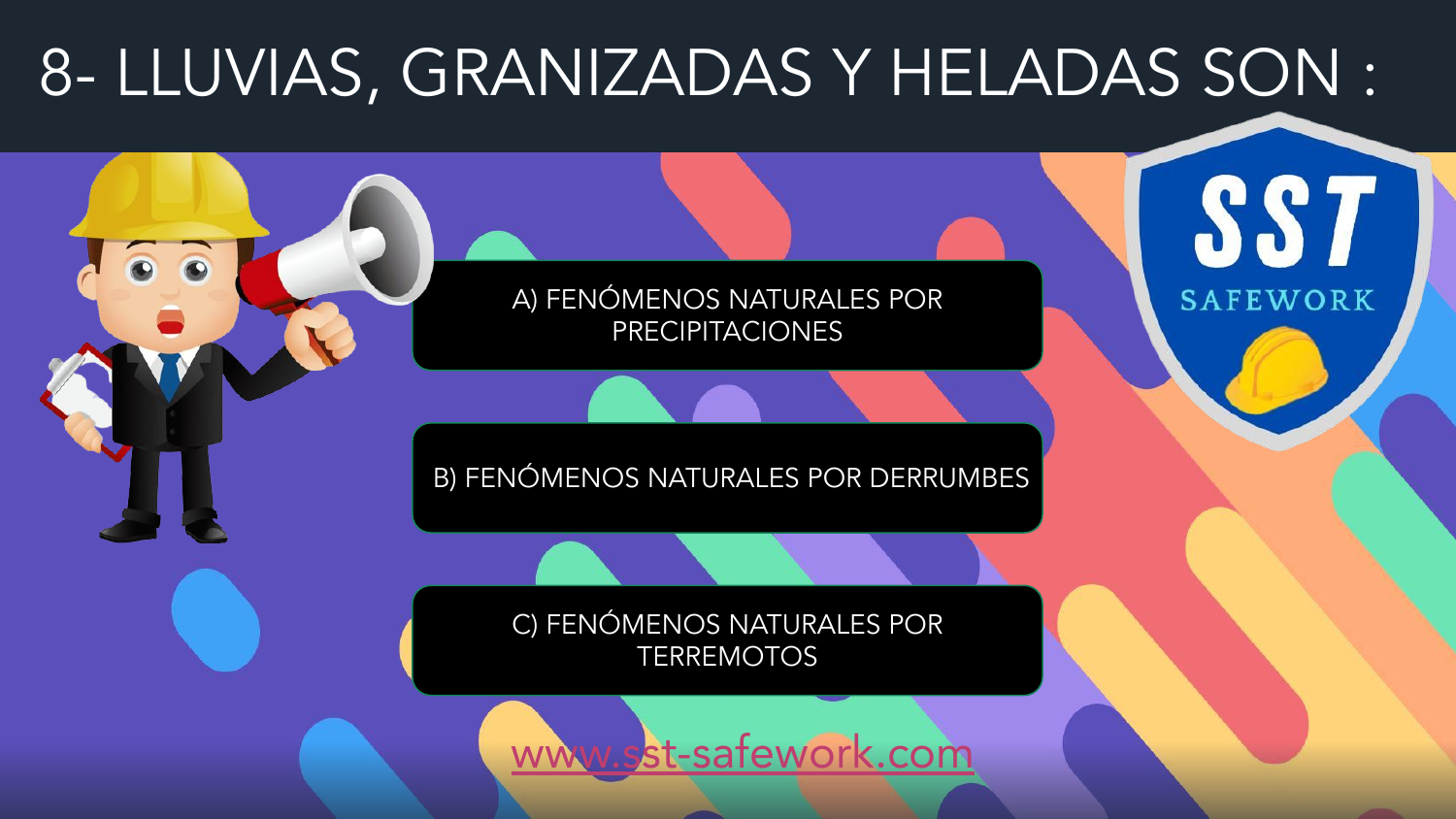# <span id="page-10-0"></span>9- CONDICIÓN DE SEGURIDAD TECNOLÓGICO SS<sub>7</sub>

**SAFEWORK** 

[A\) SISTEMAS](#page-20-0)

[B\) EXPLOSIÓN, FUGA ,DERRAME Y INCENDIO.](#page-21-0)

### 1. SST? C) QUIMICOS, BIOLOGICOS Y PÚBLICO

t-safework.com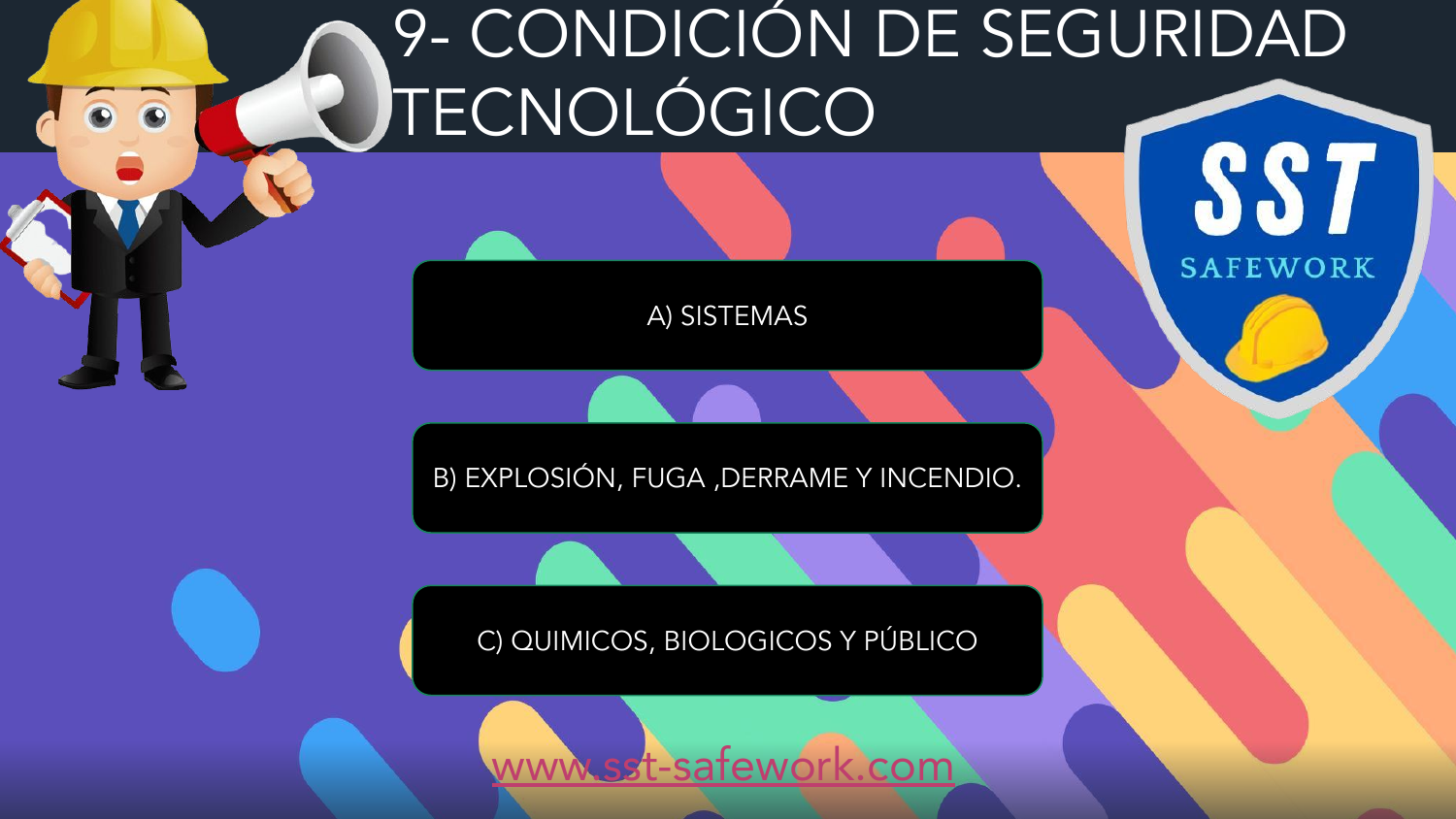# <span id="page-11-0"></span>10- GESTIÓN ORGANIZACIONAL ES EN FRL :

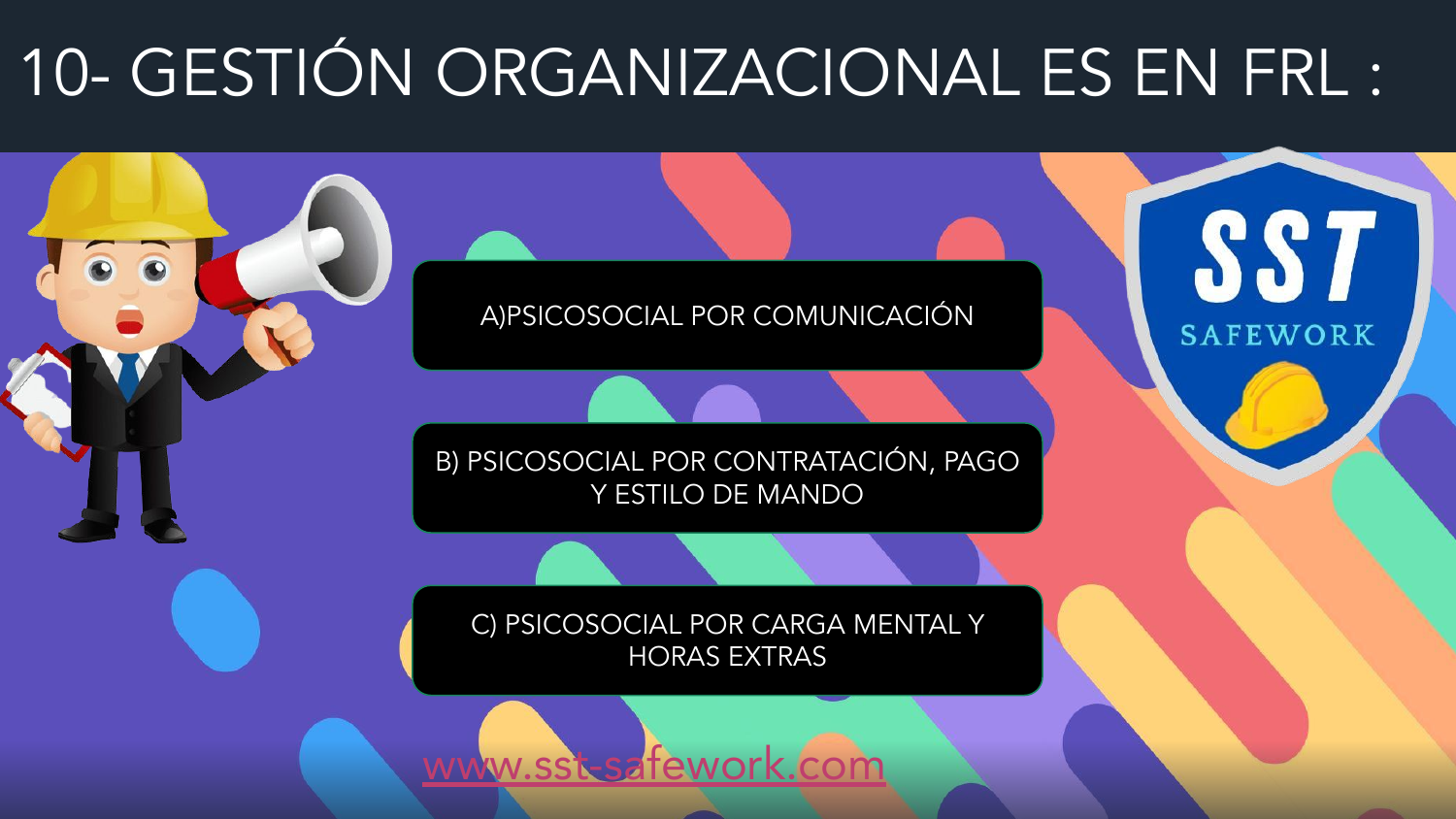# <span id="page-12-0"></span>11- GESTIÓN ORGANIZACIONAL ES EN FRL :

A) PSICOSOCIAL POR INDUCCIÓN, CAPACITACIÓN Y BIENESTAR SOCIAL

> B) PSICOSOCIAL POR TECNOLOGÍA Y SISTEMAS DE CONTROL

SS<sub>7</sub>

**SAFEWORK** 

C) PSICOSOCIAL POR PAUSAS, TRABAJO NOCTURNO Y DESCANSOS

-safework.com **WWW.SS**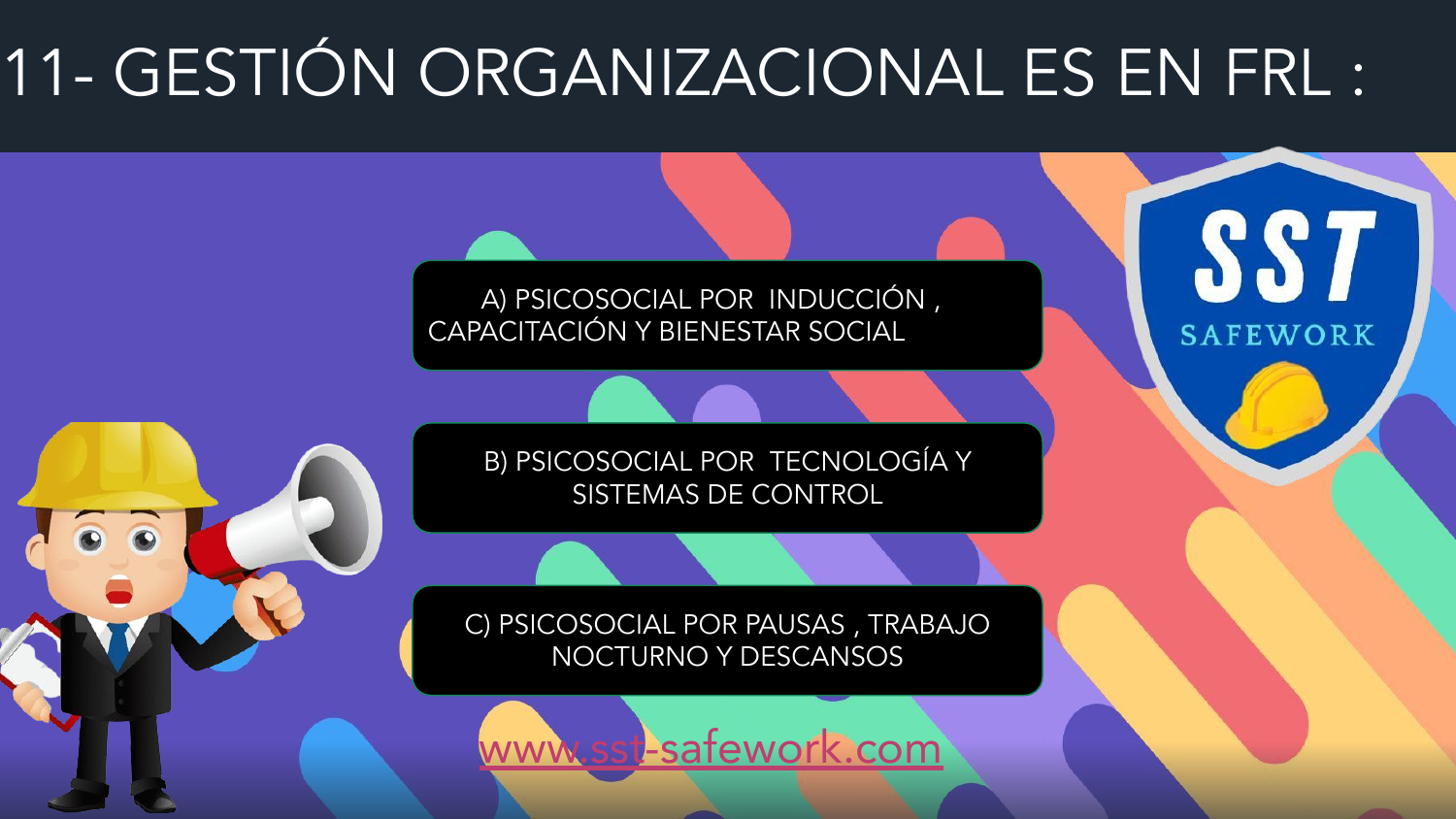<span id="page-13-0"></span>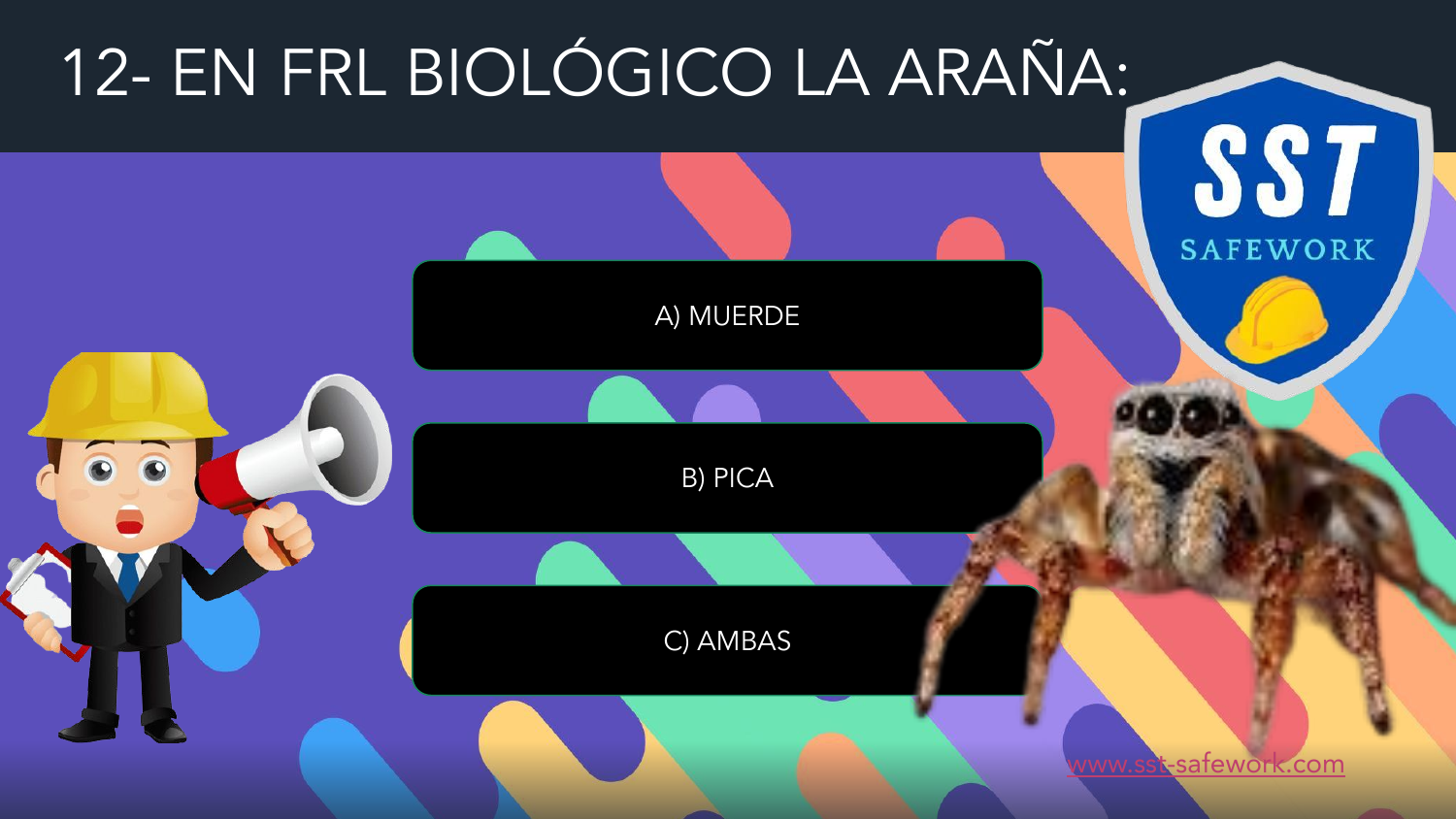### <span id="page-14-0"></span><u>13- QUÉ SON LOS FLUIDOS O EXCREMENTOS</u> EN FRL BIOLÓGICO? SS 7

A) TODOS LOS LÍQUIDOS CORPORALES

**SAFEWORK** 

B) EXCRETAS, SECRECIONES, SANGRE, TEJIDOS Y LÍQUIDOS TISULARES QUE PROVIENEN DEL HUMANO, LAS PLANTAS Y ANIMALES.

C) TODOS LOS LÍQUIDOS Y SÓLIDOS DE **SOLO ANIMALES**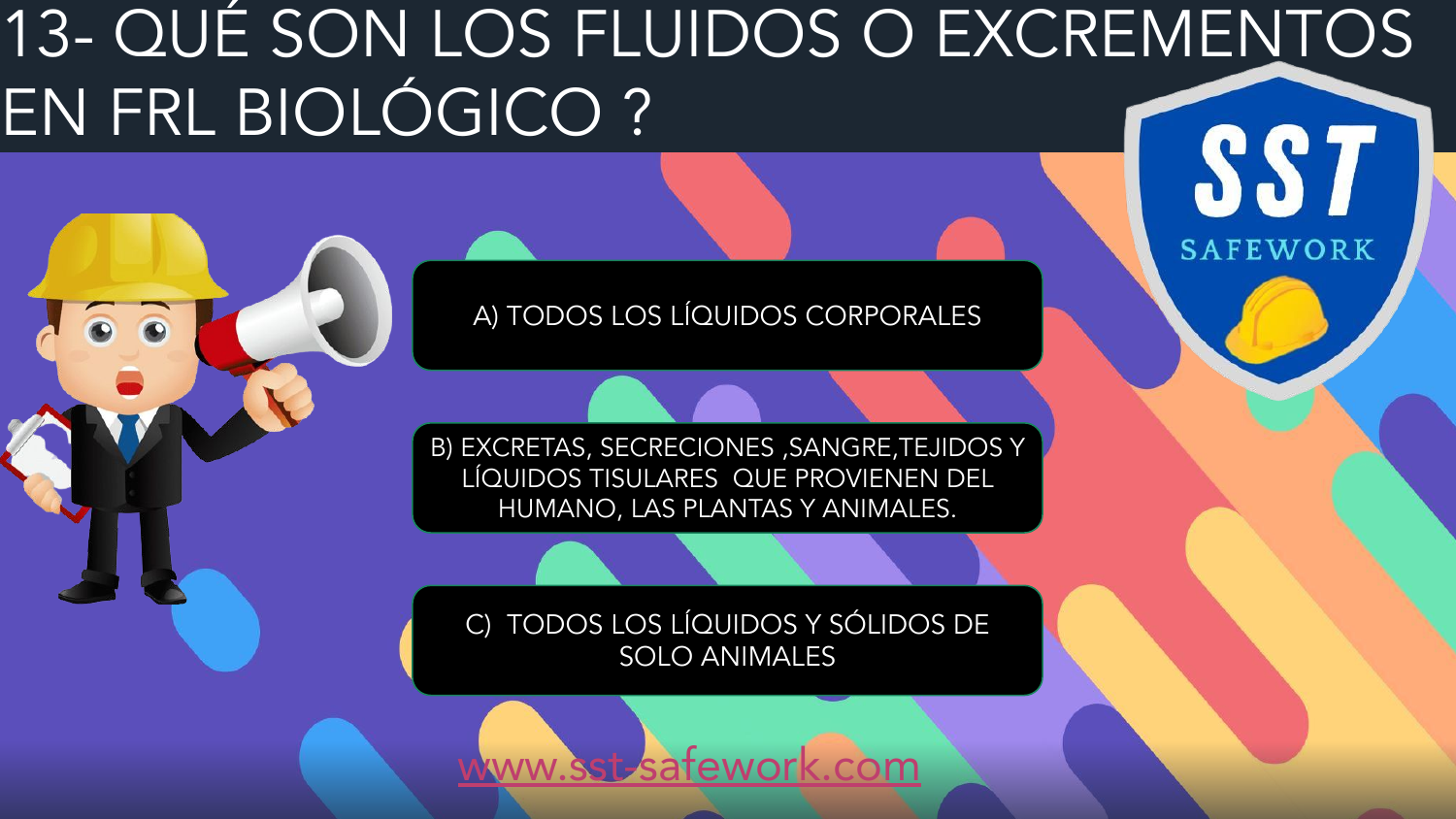<span id="page-15-0"></span>14- EL TÉTANO ES:

SS<sub>7</sub>

**SAFEWORK** 

#### A) FRL BIOLÓGICO POR VIRUS

B) FRL BIOLÓGICO POR FLUIDOS Y **EXCREMENTOS** 

C) FRL BIOLÓGICO POR INFECCIÓN **BACTERIANA** 

www.sst-safew <.com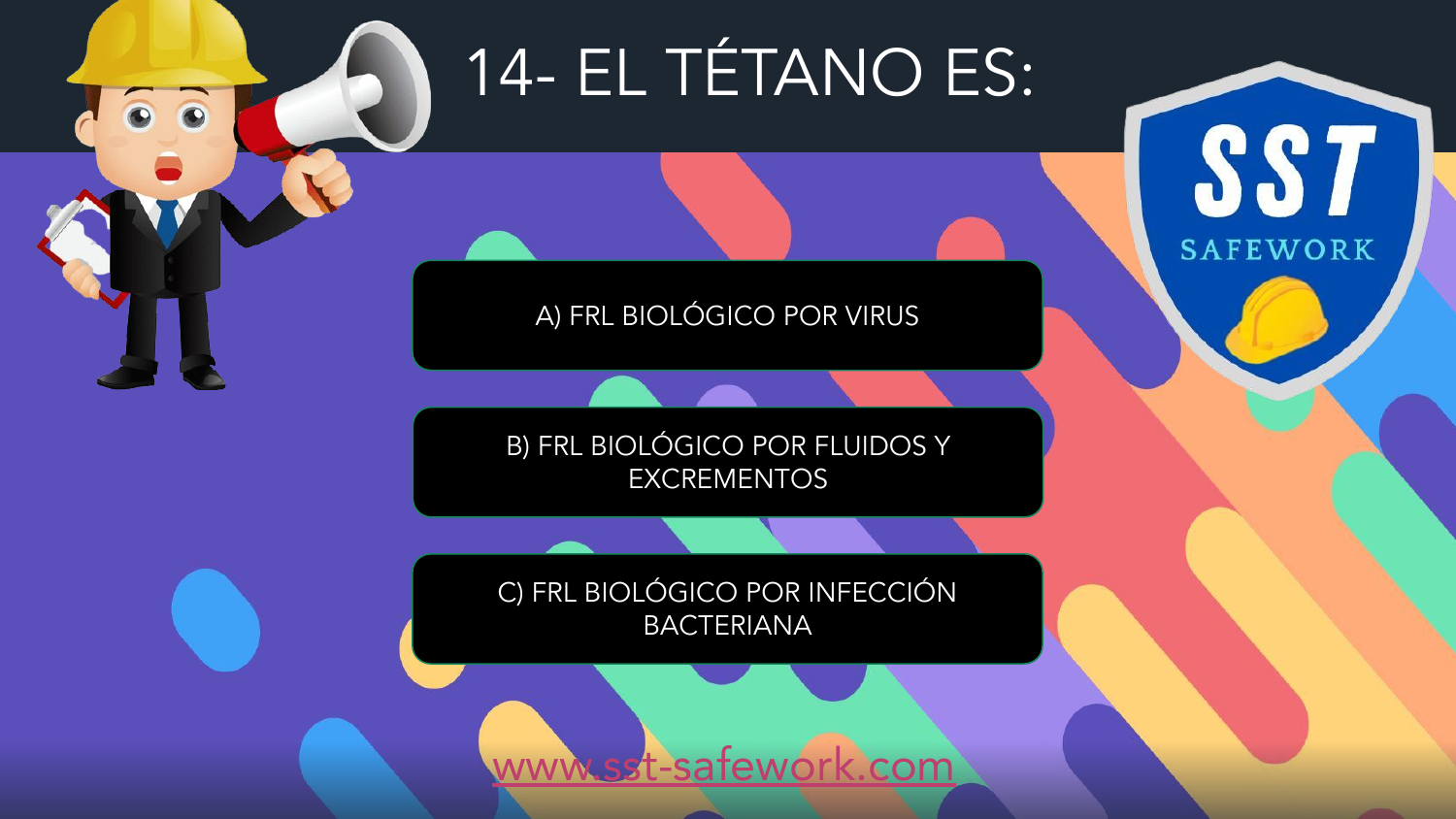# <span id="page-16-0"></span>15- EL ASBESTO, LA SÍLICE Y EL CARBÓN ES UN:

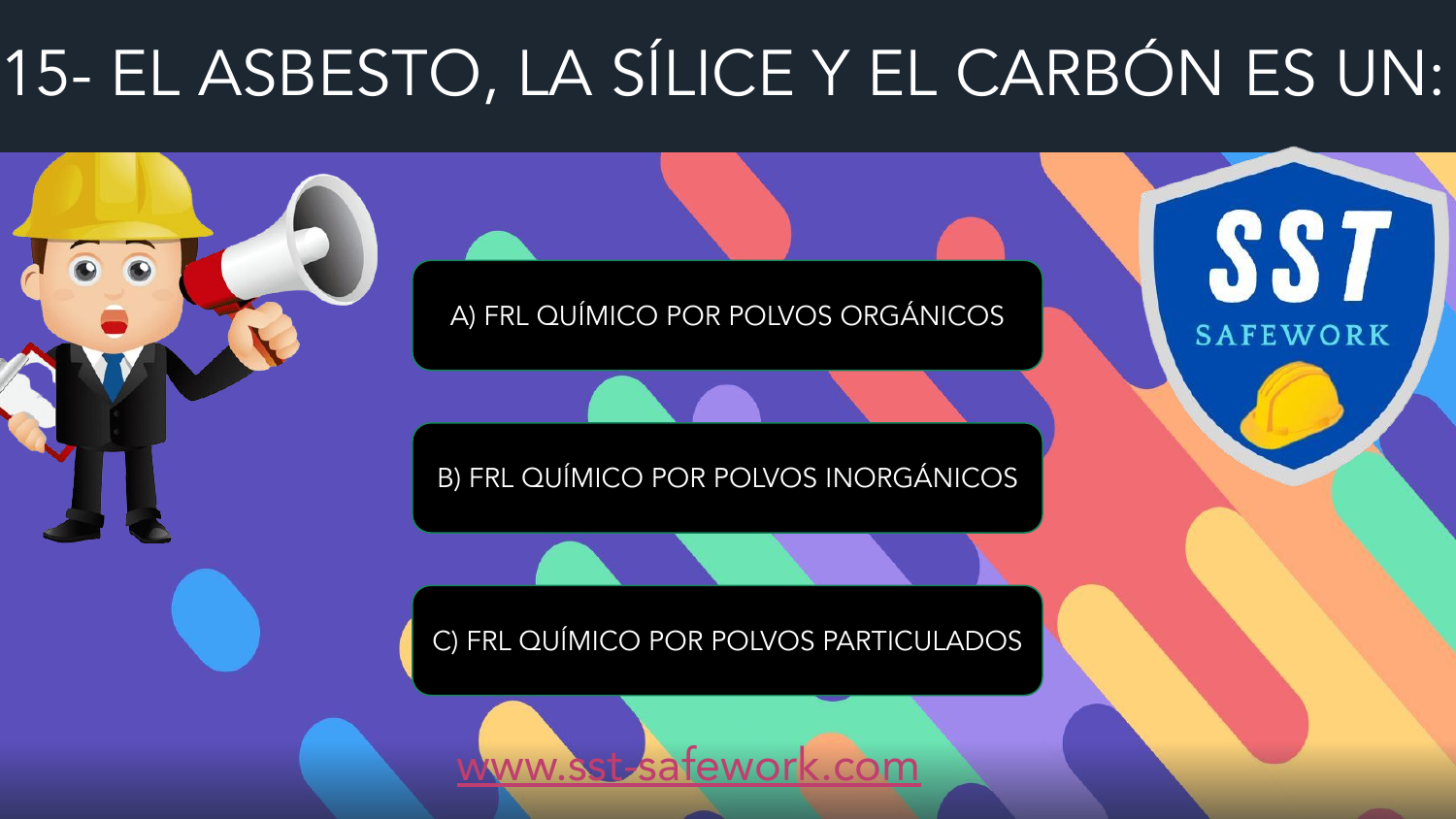### <span id="page-17-0"></span><u>16- EL HOLLÍN,POLEN, CENIZAS, MOHO Y</u> POLVO MINERAL SON: SS<sub>7</sub>

A) FRL QUÍMICO POR POLVOS ORGÁNICOS

**SAFEWORK** 

B) FRL QUÍMICO POR POLVOS INORGÁNICOS

C) FRL MECANICO

-safewo com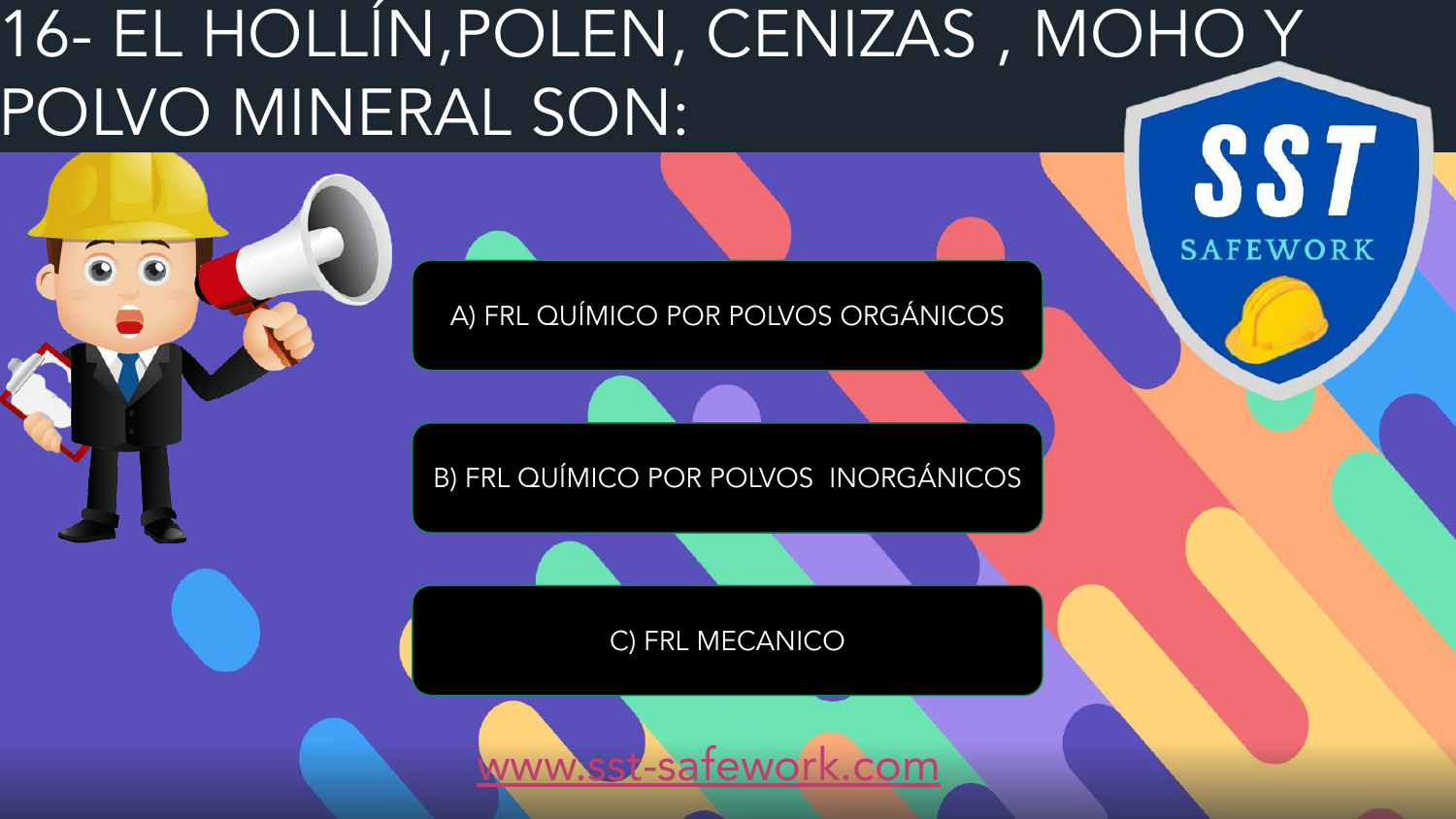# <span id="page-18-0"></span>17- FRL BIOMECÁNICOS

SS<sub>7</sub>

**SAFEWORK** 

A) MECÁNICOS Y POSTURAS

B) CARGA MANTENIDA Y PÚBLICOS

C) MANIPULACIÓN MANUAL DE CARGAS, MOVIMIENTO REPETITIVO , POSTURAS Y ESFUERZOS.

om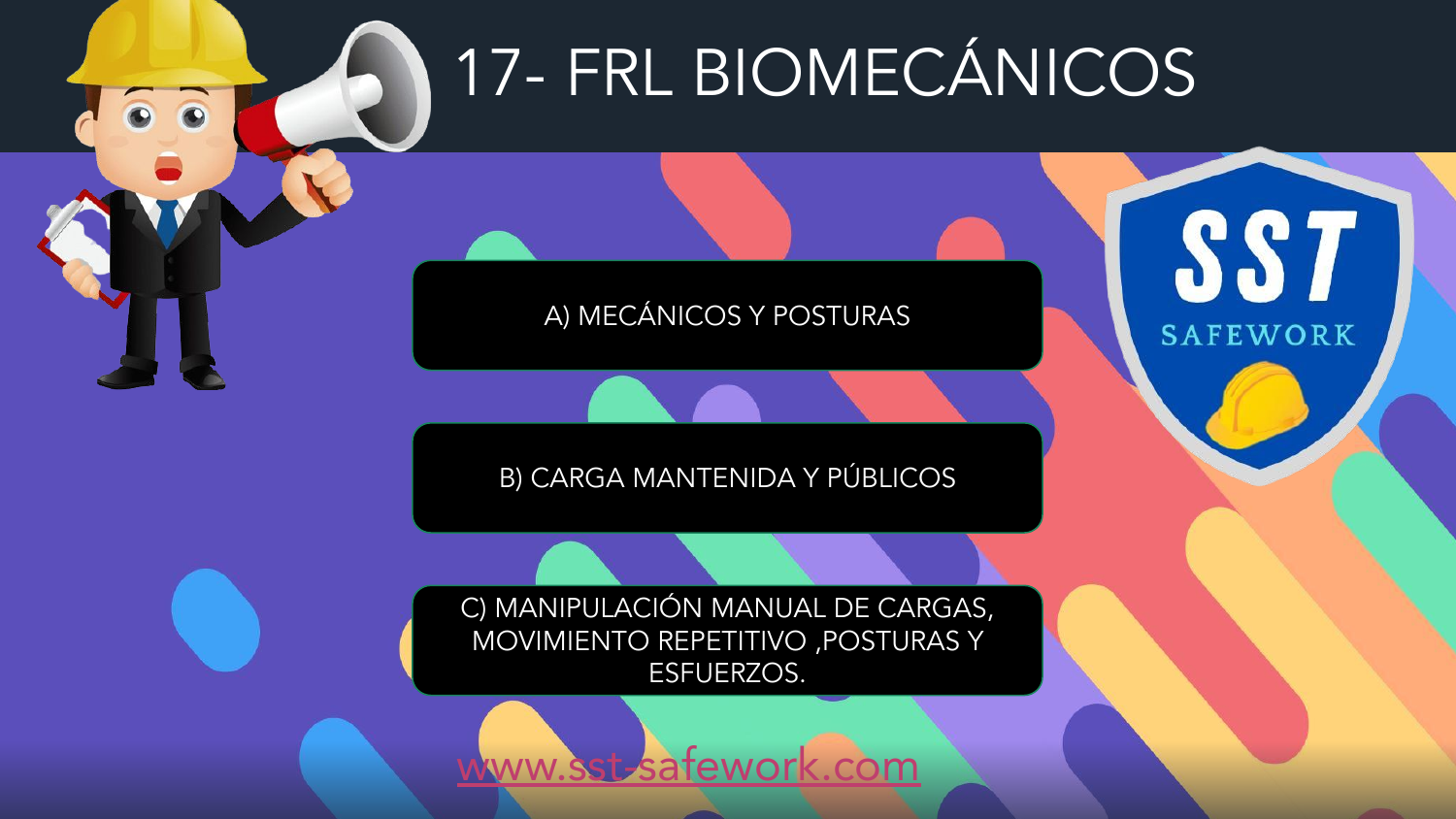<span id="page-19-0"></span>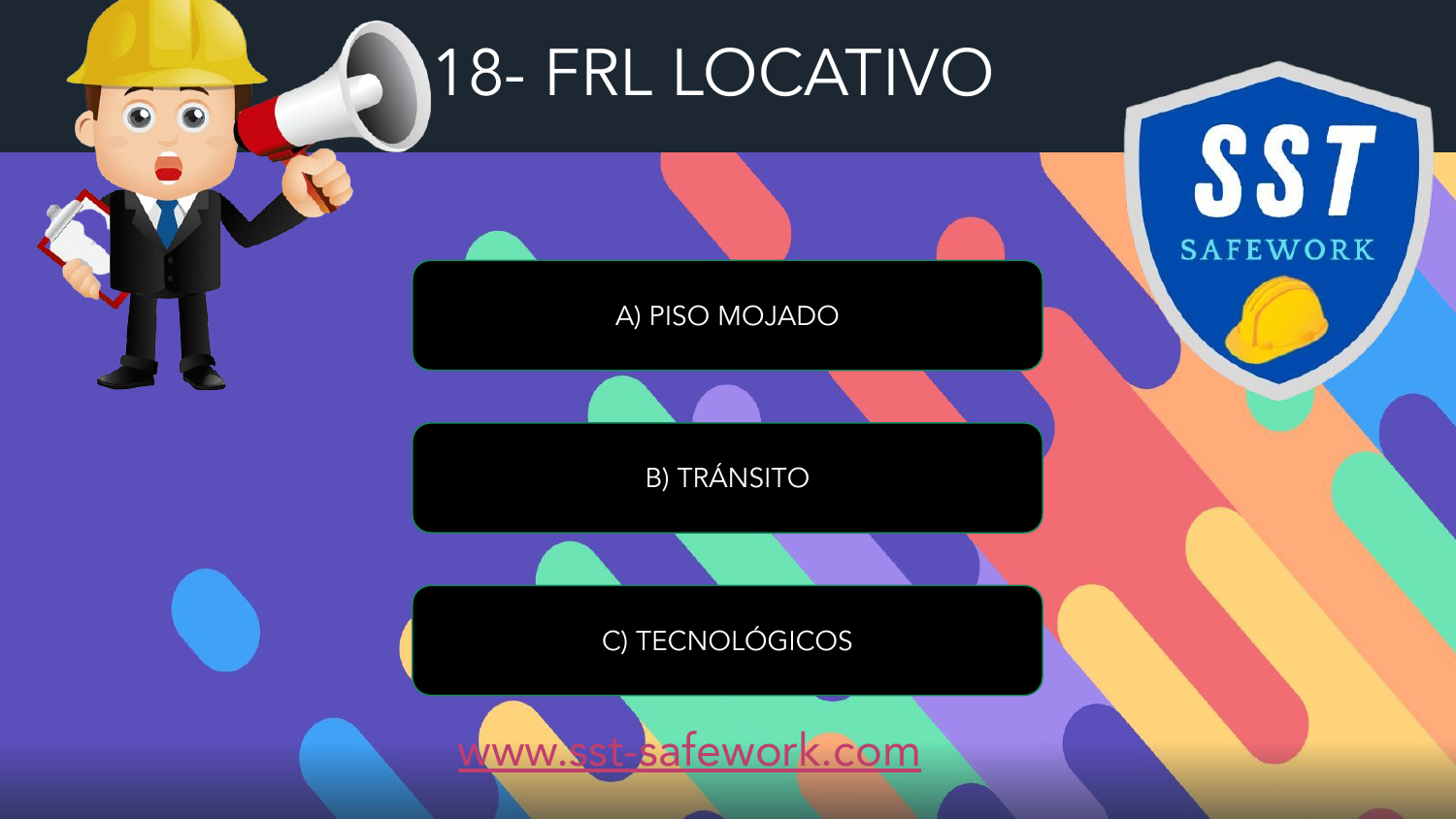#### <span id="page-20-0"></span>www.sst-safework.com



#### **INTENTAR DE NUEVO**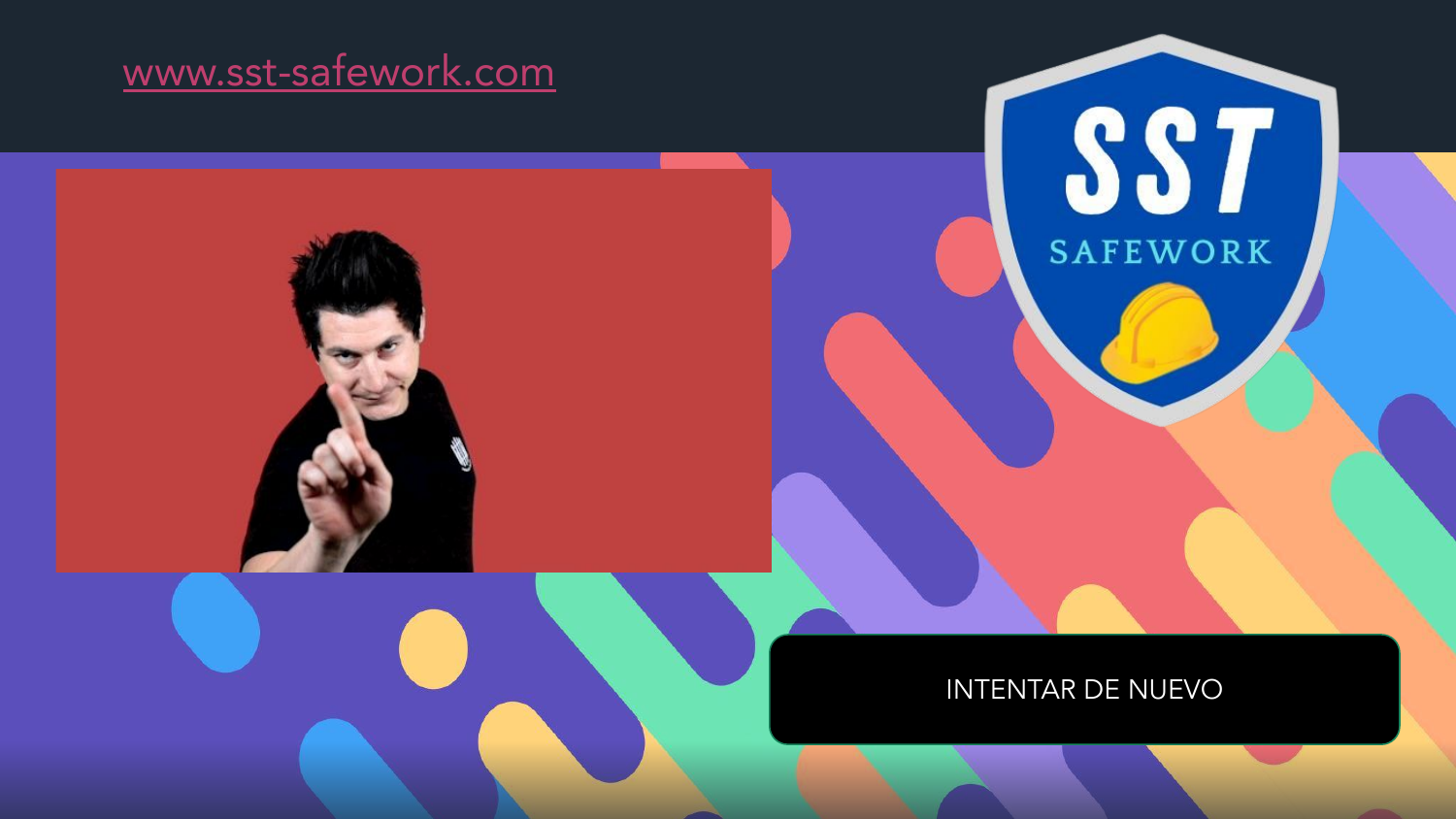#### <span id="page-21-0"></span>www.sst-safework.com